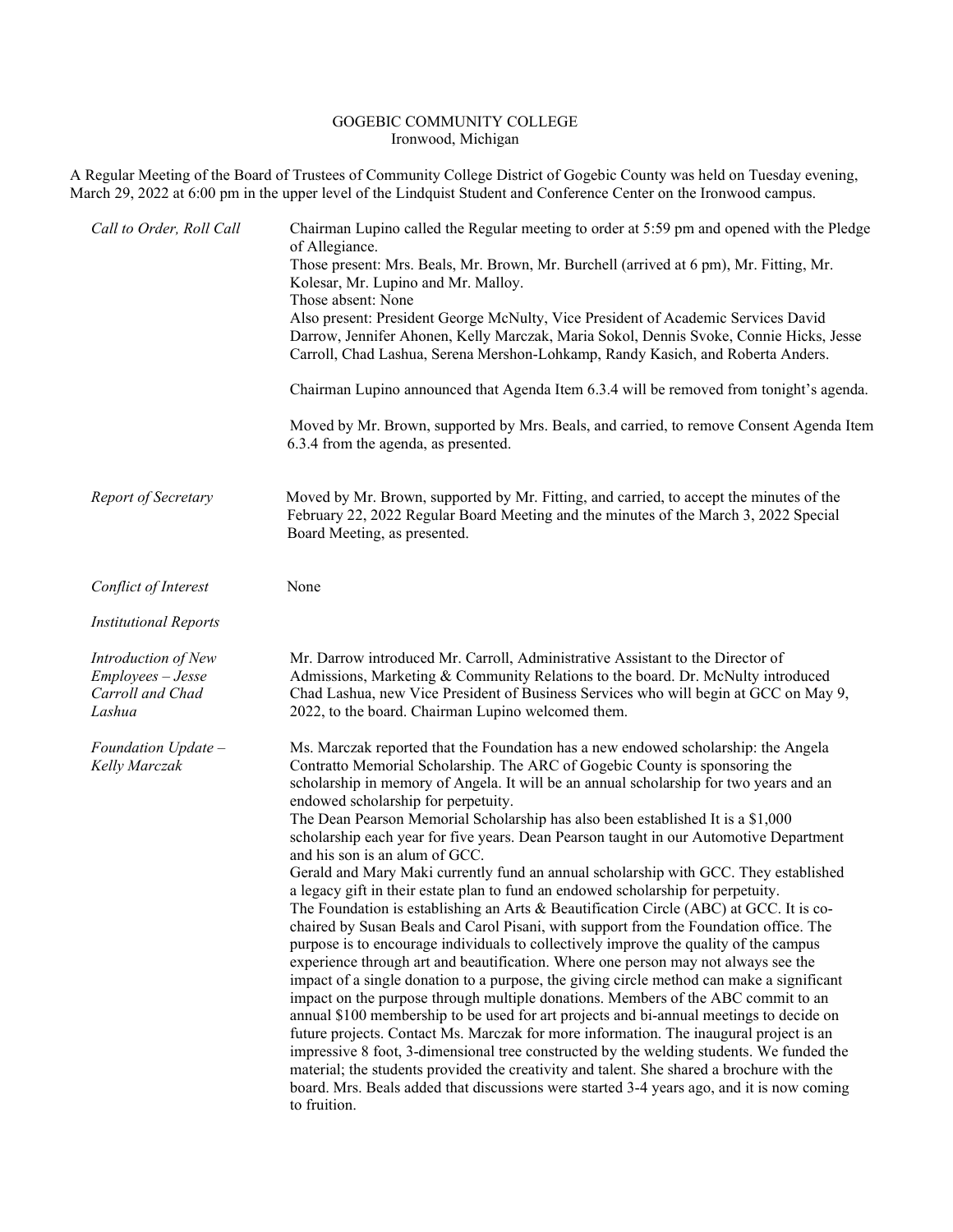| $HLC$ Update $-Dr$ .<br>Maria Sokol                                     | Dr. Sokol reported that they are looking forward to the Comprehensive visit from the<br>HLC scheduled for April 24 <sup>th</sup> -25 <sup>th</sup> of 2023. There will be 6-8 people coming. In<br>preparation for that visit, she has been working on the Assurance Argument that will be<br>submitted in February 2023 to aid in the evaluation of all of our processes and help<br>"prove" to the Higher Learning Commission (HLC) that we are adhering to the Criteria<br>for Accreditation and should receive reaffirmation of our accreditation status following<br>their on-campus visit next April. While the team from the HLC are on campus and<br>visiting our Copper County Center, they will be reviewing all of our processes, paying<br>particular attention to any "Areas of Concern" that were identified following their last<br>focused visit in 2019. She will provide the Board with a Dashboard of how we met the<br>criteria in the past, including highlighted areas that we were told to focus on for this<br>coming evaluation. Of course, the work of Accreditation is ongoing, as is updated in the<br>Accreditation newsletter provided to the Board and the GCC faculty and Staff on a<br>monthly basis. In addition, she made up a primer for Accreditation that is distributed to all<br>new employees so that they have a quick reference guide to GCC Accreditation to<br>accompany any information they can access on our GCC Accreditation SharePoint page.<br>Lastly, she will provide them with a rough draft of an information sheet that will be<br>available to all employees and students over the next year to help give them a better<br>awareness of what the HLC visit will cover as well as some potential questions to prepare<br>them. The next year will be all about continued preparation for our visit to ensure<br>successful reaffirmation of accreditation. Mr. Darrow was in a meeting today for Forestry<br>Program accreditation. She provided handouts to the board. |
|-------------------------------------------------------------------------|----------------------------------------------------------------------------------------------------------------------------------------------------------------------------------------------------------------------------------------------------------------------------------------------------------------------------------------------------------------------------------------------------------------------------------------------------------------------------------------------------------------------------------------------------------------------------------------------------------------------------------------------------------------------------------------------------------------------------------------------------------------------------------------------------------------------------------------------------------------------------------------------------------------------------------------------------------------------------------------------------------------------------------------------------------------------------------------------------------------------------------------------------------------------------------------------------------------------------------------------------------------------------------------------------------------------------------------------------------------------------------------------------------------------------------------------------------------------------------------------------------------------------------------------------------------------------------------------------------------------------------------------------------------------------------------------------------------------------------------------------------------------------------------------------------------------------------------------------------------------------------------------------------------------------------------------------------------------------------------------------------------------------------|
| Nursing Accreditation<br>Update - Nicole Rowe                           | She reported the RN pass rates from 2020 and 2021 compared to the national average of<br>all candidates and the national average of those with an associate degree. Ms. Rowe also<br>reported the LPN pass rates from 2020 and 2021 comparing Ironwood, Houghton, and<br>National.<br>She gave an accreditation update focusing on progression, curriculum changes since 2020,<br>summer initiatives, accreditation standard changes, challenges, and application date.<br>The accreditation body wants all GCC adjunct faculty to be master's prepared. In this<br>region it is difficult to find those people. This is an area that needs to be addressed. How<br>can we go about encouraging and supporting people to get their master's degree? It could<br>be financially. Mrs. Beals mentioned that it puts us in a tough spot since even if we<br>provide them with the extra education, we cannot compete with pay offered elsewhere.<br>Ms. Rowe agreed and said they can make more out in the field, so wages are a challenge.<br>Mrs. Beals asked if the clinical instructors are part-time, and Ms. Rowe replied yes. Dr.<br>McNulty inquired how much it would cost for a master's program and Ms. Rowe replied<br>that it would vary depending on where you go.                                                                                                                                                                                                                                                                                                                                                                                                                                                                                                                                                                                                                                                                                                                                                    |
| Mechanical<br>Engineering Technology<br>Program Review-<br>Dennis Svoke | Mr. Svoke explained that the Mechanical Engineering Technology Program at GCC is<br>designed for students who wish to design and manufacture products in accordance with<br>industry standards. Students may pursue a one-year manufacturing certificate program or<br>a two-year program to earn and Associate of Applied Technology degree. The one-year<br>certificate program also serves as the first year of the two-year program in a "stackable"<br>credential" model. At the time of development, industry was leaning toward a one-year<br>certificate requirement that taught students fundamental knowledge in design and<br>manufacturing. From there, and upon being employed, individual companies could train<br>them for their respective operations. Both programs offer extensive hands-on learning<br>opportunities. It has been decided to change the program name from Computer Aided<br>Design to Mechanical Engineering Technology, since it lends itself favorably to industry<br>trends and the emphasis on technology is more attractive to students. Mr. Svoke and Ms.<br>Hicks are the instructors, Glen Ackerman-Behr is an adjunct. The program provides<br>students with an opportunity to receive training for immediate occupational employment                                                                                                                                                                                                                                                                                                                                                                                                                                                                                                                                                                                                                                                                                                                                                |

students with an opportunity to receive training for immediate occupational employment and an opportunity to update their skills. In addition, it provides students with advisoryboard guided curriculum to meet current industry trends and guidance to fit their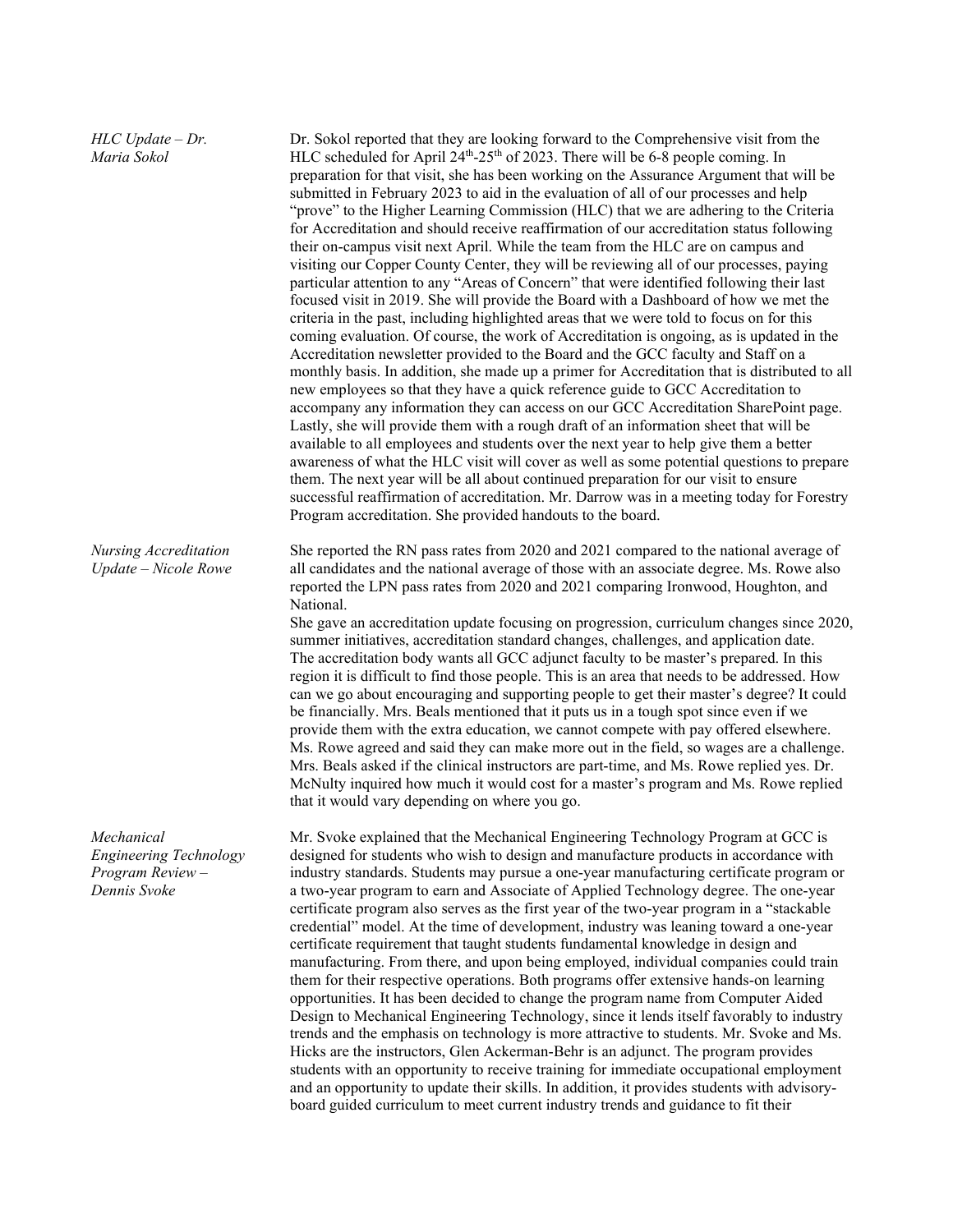|                                              | individual career interests. This program also has an excellent opportunity to expand with<br>the potential addition of Mechatronics and Civil Engineering Technology. Continued<br>marketing of the program is recommended by faculty and advisors. Board members asked<br>various questions regarding the software Mr. Svoke mentioned. Dr. McNulty asked if he<br>has heard from employers he talks to or advisory committee about competition that is<br>existing now or especially in the future related to short-term credentialing and non-degree<br>programs. Mr. Svoke replied no. Mr. Kolesar asked if this would be an advantage for<br>them to get this and have it in their portfolio. Mr. Svoke replied yes but that students<br>would most likely not want to pay extra so maybe they could possibly work with<br>Financial Aid. Mr. Burchell asked if the student base is local. Mr. Svoke replied yes,<br>between here and Houghton.                                                                                                                                                                                                                                                                                                                                                                                                                                                                                                                                                                                                                                                                                                                                                                                                                                                                                                                                                                                                                                                                                                                                                         |
|----------------------------------------------|---------------------------------------------------------------------------------------------------------------------------------------------------------------------------------------------------------------------------------------------------------------------------------------------------------------------------------------------------------------------------------------------------------------------------------------------------------------------------------------------------------------------------------------------------------------------------------------------------------------------------------------------------------------------------------------------------------------------------------------------------------------------------------------------------------------------------------------------------------------------------------------------------------------------------------------------------------------------------------------------------------------------------------------------------------------------------------------------------------------------------------------------------------------------------------------------------------------------------------------------------------------------------------------------------------------------------------------------------------------------------------------------------------------------------------------------------------------------------------------------------------------------------------------------------------------------------------------------------------------------------------------------------------------------------------------------------------------------------------------------------------------------------------------------------------------------------------------------------------------------------------------------------------------------------------------------------------------------------------------------------------------------------------------------------------------------------------------------------------------|
| President's $Update -$<br>Dr. George McNulty | Dr. McNulty reported the following:<br>Civil Rights Compliance Review: Dr. McNulty thanked Glen Ackerman-Behr, Workforce<br>Development Director and Kristin Kenney, Registrar, for coordinating the CR Review.<br>The remote site visit was conducted on March 21. The review team had the opportunity to<br>read through extensive documentation, videos and virtual tours to complete their work.<br>GCC was complimented on breadth of communication and community outreach using<br>various forms of social media. The final report will include both compliant and non-<br>compliant findings and will be delivered in approximately two months.<br>Copper Peak News: Dr. McNulty communicated a congratulations to Copper Peak on<br>receiving \$20 million from the state of Michigan with the passing of State Senate Bill<br>565. He thought this was an incredible moment for the UP and all of Michigan. Much<br>hard work, support, and advocacy occurred to receive the funding.<br>EMS: Dr. McNulty congratulated Bob Kirkley who was promoted to the Upper Peninsula<br>and Northern Wisconsin Regional Director for Aspirus MedEvac. He also congratulated<br>Cory Roell who was promoted to the MedEvac Operations Coordinator. Both Bob and<br>Cory teach in the EMS program at GCC.<br>Campus Suites: Dr. McNulty thanked Aaron Froelich, Campus Suites Manager, for his<br>work on implementing a new on-call access to a small canteen inside of campus suites.<br>Available hours are 8 AM - 11 PM Sunday through Thursday and 9 AM to midnight<br>Friday and Saturday. We have started with a small budget, but we have options such as<br>frozen pizza, mac and cheese, cereal, ramen, raviolis, and of course some snacks and<br>treats. This is a trial of sorts to see the reaction and impression it has on the students living<br>on campus. Dr. McNulty also thanked board member Eric Fitting for his emphasis on<br>providing more food options for our students living in residence.<br>Chairman Lupino thanked everyone who provided an Institutional Report this evening. |
| Public Comment on<br>Agenda & Reports        | None. However, Mr. Kasich mentioned there was not an agenda printed out for him to review.                                                                                                                                                                                                                                                                                                                                                                                                                                                                                                                                                                                                                                                                                                                                                                                                                                                                                                                                                                                                                                                                                                                                                                                                                                                                                                                                                                                                                                                                                                                                                                                                                                                                                                                                                                                                                                                                                                                                                                                                                    |
| New Business $-$<br><b>Financial Reports</b> | Ms. Jennifer Ahonen, Controller, presented the January 2022 financial statements.<br>The General Fund Revenue and Expense Summary shows the college budget for fiscal year<br>2021-2022 and the activity through February 28, 2022. The revenues and expenditures are in-<br>line with the budget and comparable to the previous fiscal year. The spring semester tuition<br>and fees have been posted in both the current year and previous fiscal year. Revenues are at<br>70% of the budget, while expenditures are at 59% of the budget in the current year with a net<br>revenue of \$1,356,997.                                                                                                                                                                                                                                                                                                                                                                                                                                                                                                                                                                                                                                                                                                                                                                                                                                                                                                                                                                                                                                                                                                                                                                                                                                                                                                                                                                                                                                                                                                         |
|                                              | The Balance Sheet shows assets and liabilities incurred through February 28, 2022. The<br>accounts receivable – state aid is recorded in both the current and previous year and is<br>comparable. The Accounts Receivable Tuition and Other balance is showing a slightly higher<br>balance in the current year. Third party billing will bring this amount down. The cumulative                                                                                                                                                                                                                                                                                                                                                                                                                                                                                                                                                                                                                                                                                                                                                                                                                                                                                                                                                                                                                                                                                                                                                                                                                                                                                                                                                                                                                                                                                                                                                                                                                                                                                                                              |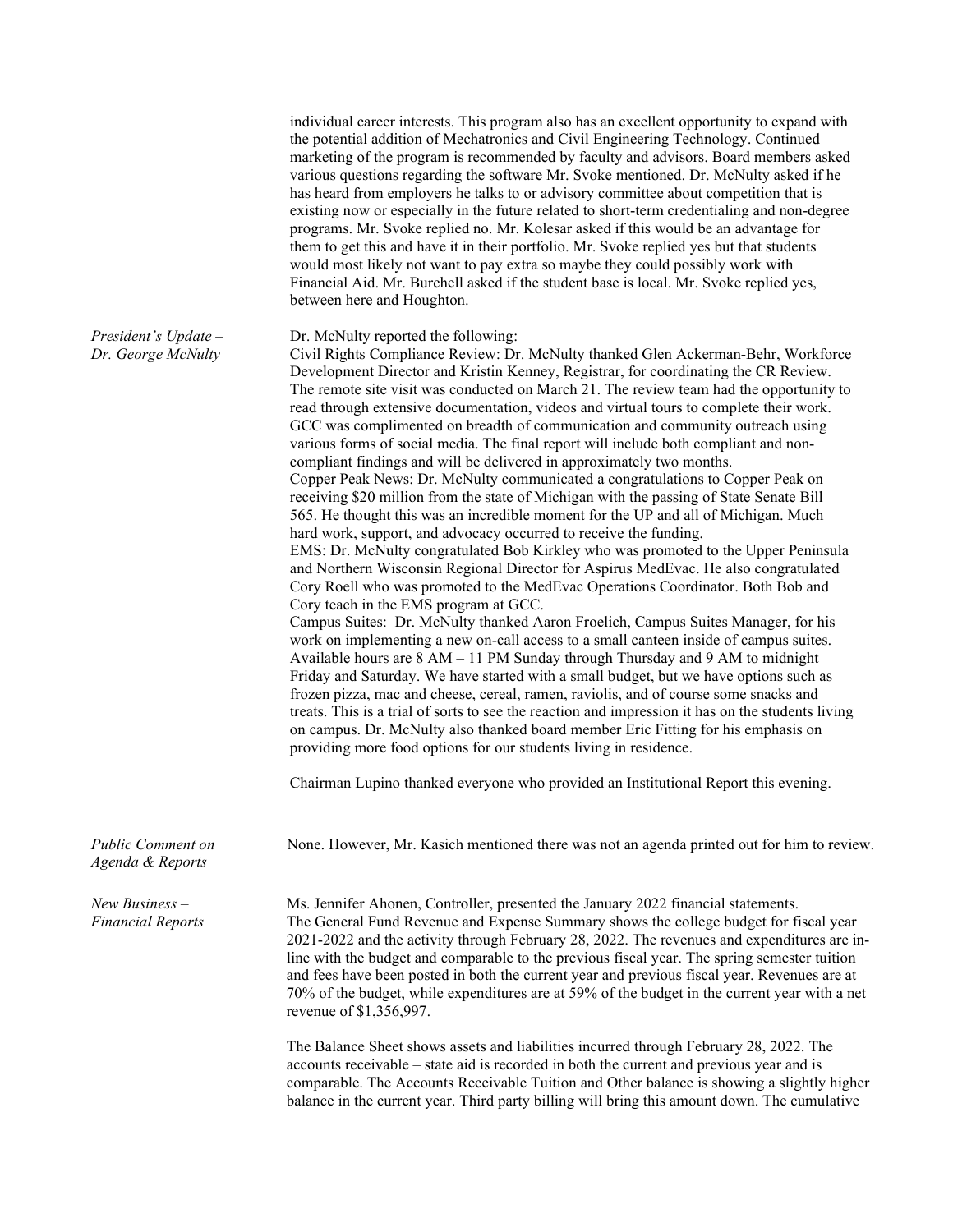|                                                                                                       | fund balance will continue to decrease over the remaining four months as expenditures catch<br>up with revenues. The financials present a healthy position at the end of February 2022.                                                                                                                                                                                                                                                                                                                                                                                                                                                                                                                                                                                                                                                                                                                                                                                                                                                                                                                                                                  |
|-------------------------------------------------------------------------------------------------------|----------------------------------------------------------------------------------------------------------------------------------------------------------------------------------------------------------------------------------------------------------------------------------------------------------------------------------------------------------------------------------------------------------------------------------------------------------------------------------------------------------------------------------------------------------------------------------------------------------------------------------------------------------------------------------------------------------------------------------------------------------------------------------------------------------------------------------------------------------------------------------------------------------------------------------------------------------------------------------------------------------------------------------------------------------------------------------------------------------------------------------------------------------|
|                                                                                                       | The Statement of Changes in Fund Balance shows the cumulative revenues and expenditures<br>through February 28, 2022. The General Fund is recording a healthy fund balance. This fund<br>balance will continue to decrease over the remaining four months of the fiscal year. The fund<br>balance in the Restricted Fund will increase by year end as the revenues are drawdown to<br>match the expenditures. The auxiliary funds are recording positive fund balances for the<br>current year with Mt Zion ski hill as the exception. Reminder that the Bookstore/Samsons<br>Canteen and Campus Suites had lost revenue recorded in the previous year that carried<br>forward in their beginning fund balance amounts. The Snack Bar remains an inactive fund as<br>it has consolidated with the Bookstore/Samsons Canteen.                                                                                                                                                                                                                                                                                                                             |
|                                                                                                       | Included is a summary of COVID funding for the college. This report shows the COVID<br>funding by category and line item through February 28, 2022. The columns compare the<br>initial authorization to the amount expensed under each category for each of the three fiscal<br>years so far affected by COVID. The total expense from the three years is compared to the<br>total authorization to show the balance remaining. All student funds have been expensed<br>through the end of February 2022. There has been an automatic extension until June 30, 2023<br>for HEERF funds, with both the student and institutional portions.                                                                                                                                                                                                                                                                                                                                                                                                                                                                                                                |
|                                                                                                       | Motion made by Mrs. Beals, supported by Mr. Malloy, and carried, to approve the January<br>2022 financial statements, as presented.                                                                                                                                                                                                                                                                                                                                                                                                                                                                                                                                                                                                                                                                                                                                                                                                                                                                                                                                                                                                                      |
| New Business – Consent<br>Agenda Items-<br>Maymester                                                  | Mr. Darrow explained that GCC will run an intersession in May, as was done last spring.<br>Maymester dates will be from May 16 to June 3, 2022. Currently there are eight different<br>course offerings. The proposed tuition rate will be \$185 per credit hour. Mr. Darrow asked the<br>board if it is possible to have tuition rates approved for the fall as well. Mr. Lupino asked if<br>there were any projections. Mr. Darrow replied that registration opens tomorrow. A major<br>marketing push will begin.                                                                                                                                                                                                                                                                                                                                                                                                                                                                                                                                                                                                                                     |
|                                                                                                       | Motion made by Mrs. Beals, supported by Mr. Brown, and carried, to approve the Maymester<br>tuition rate of \$185, as presented.                                                                                                                                                                                                                                                                                                                                                                                                                                                                                                                                                                                                                                                                                                                                                                                                                                                                                                                                                                                                                         |
| New Business - Consent<br>Agenda Items-<br>Corporate<br>Authorization<br>Resolution                   | Dr. McNulty stated that Chad Lashua, Vice President of Business Services, must be<br>authorized and fully empowered to make financial transactions on behalf of the College<br>beginning on his first day of employment at GCC. His start date will be May 9, 2022.                                                                                                                                                                                                                                                                                                                                                                                                                                                                                                                                                                                                                                                                                                                                                                                                                                                                                      |
|                                                                                                       | Motion made by Mr. Malloy, supported by Mr. Burchell, and carried, to authorize and fully<br>empower Chad Lashua, Vice President of Business Services, on his first day of employment<br>at GCC, to make financial transactions on behalf of Gogebic Community College, and that the<br>Corporate Authorization Resolution be approved and submitted, as necessary, to all financial<br>institutions with which the College does business, as presented.                                                                                                                                                                                                                                                                                                                                                                                                                                                                                                                                                                                                                                                                                                 |
| New Business – Consent<br>Agenda Items - Bid<br>Approval - Technology<br>for Ironwood Science<br>Labs | Dr. McNulty explained that equipping the Ironwood chemistry and biology labs at GCC with<br>Vernier Go Direct Sensors will help mitigate the spread of COVID-19 within the laboratory<br>setting, as well as allow students to remain connected to the laboratory environment when<br>remote learning is required. Two bids were received. The Vernier product list was revised to<br>best serve multiple biology, forestry, and chemistry courses, as well as the anticipated near-<br>term needs of a lab technician offering. Given the time involved, as well as other factors, it<br>was determined that only Vernier would be contacted for a second quote.<br>Ms. Mershon-Lohkamp said she, Bill Perkis, and Chenin Limback are excited about this. It<br>has been a collaborative effort and they have been working on it for a while. Less equipment<br>will have to be shared, and they will be working with students remotely. It will allow them to<br>share equipment we have with Houghton. Mr. Lupino thanked them for the work on this. Mr.<br>Kolesar asked if they would be able to run a lab in Houghton. Ms. Mershon-Lohkamp replied |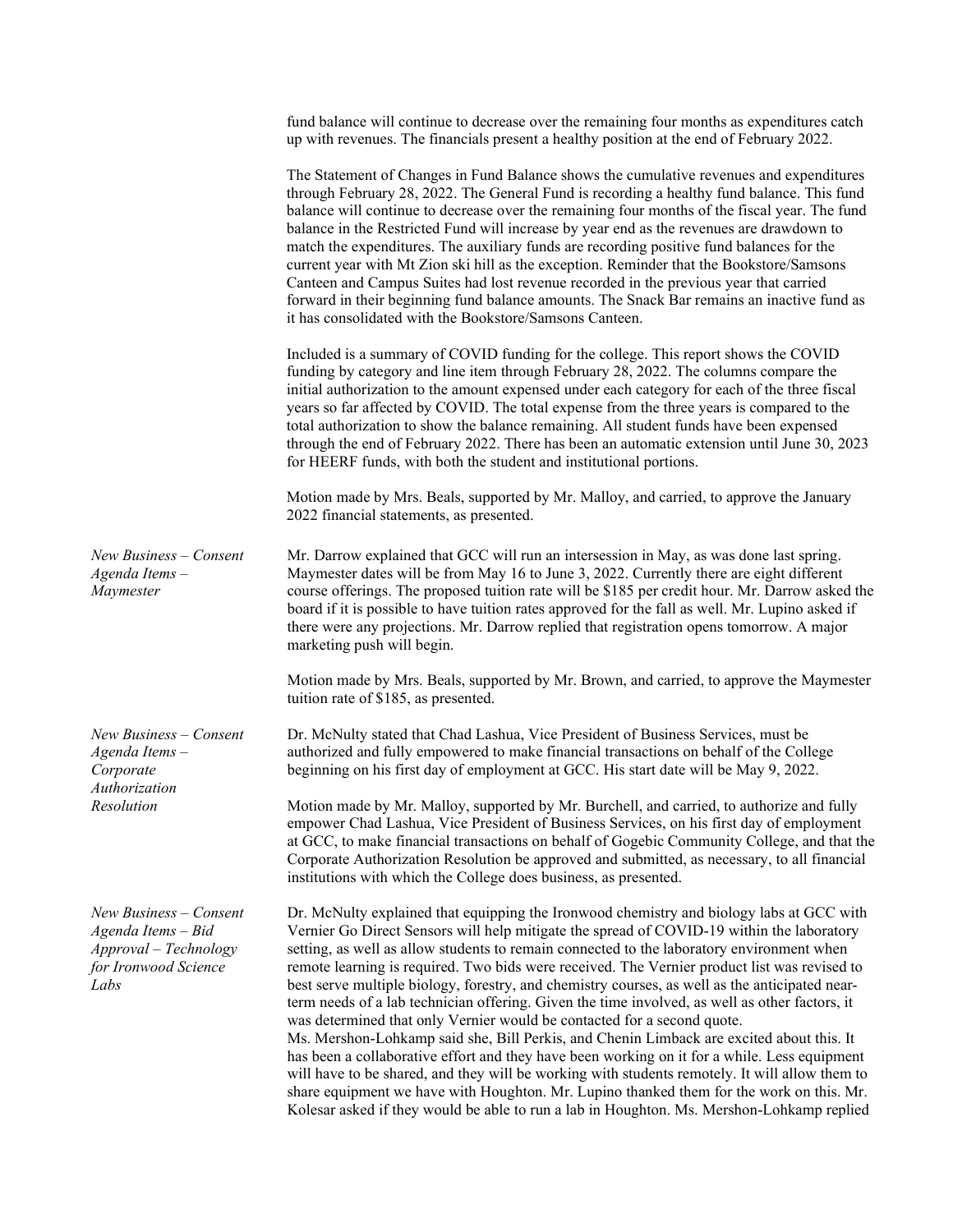|                                                                                                                 | that it is one of the thoughts and a potential possibility. There is a possibility for dual<br>enrollment along with the Zoom technology we have.                                                                                                                                                                                                                                                                                                                                                                                                                                                                                                                                                                                                                                                      |
|-----------------------------------------------------------------------------------------------------------------|--------------------------------------------------------------------------------------------------------------------------------------------------------------------------------------------------------------------------------------------------------------------------------------------------------------------------------------------------------------------------------------------------------------------------------------------------------------------------------------------------------------------------------------------------------------------------------------------------------------------------------------------------------------------------------------------------------------------------------------------------------------------------------------------------------|
|                                                                                                                 | Motion made by Mrs. Beals, supported by Mr. Fitting, and carried, to approve the bid from<br>Vernier Software & Technology in the amount of $$27,312.31$ with funding coming from the<br>HEERF III institutional funds, as presented.                                                                                                                                                                                                                                                                                                                                                                                                                                                                                                                                                                  |
| New Business-<br>Personnel Items - Non-<br>Affiliated Staff<br>$Appointment -$<br><b>Instructional Designer</b> | Mr. Darrow reported that GCC was authorized to search for an Instructional Designer. The<br>search committee interviewed and selected Ms. Danielle Boyette. Ms. Boyette served as the<br>Assistant Director of Innovative Education at the University of South Florida. She also served<br>has worked as a post-secondary instructor, a middle school Latin teacher, and a higher<br>education project manager. Danielle earned her bachelor's and master's degrees from the<br>University of South Florida.                                                                                                                                                                                                                                                                                           |
|                                                                                                                 | Motion made by Mr. Kolesar, supported by Mr. Brown, and carried to approve the hiring of<br>Ms. Danielle Boyette as Instructional Designer with an anticipated start date of April 4, 2022,<br>at the initial step; Grade 7 on the Non-Affiliated pay schedule, as presented.                                                                                                                                                                                                                                                                                                                                                                                                                                                                                                                          |
| $New Business -$<br>Personnel Items - Non-<br>Affiliated Staff<br>$Resignation -$<br>Controller                 | Dr. McNulty reported that the College is in receipt of the resignation of Ms. Jennifer Ahonen,<br>Controller. Ms. Ahonen was integral to the success of the Business Department, supporting a<br>broad range of internal and external constituent needs. Ms. Ahonen maintained solid business<br>acumen and displayed excellence supporting Administration, the Board and staff with major<br>business functions while the College searched for a new Vice President of Business Services.<br>Ms. Ahonen's last date of employment will be May 20, 2022. He mentioned that Ms. Ahonen<br>is the ultimate work professional with the strongest work ethic he has seen. Chairman Lupino<br>stated it has been a pleasure working with Ms. Ahonen; she has done an outstanding job and<br>will be missed. |
|                                                                                                                 | Motion made by Mr. Malloy, supported by Mrs. Beals, and carried, to accept with regret, Ms.<br>Jennifer Ahonen's resignation letter, with authorization to search for a new Controller, as<br>presented.                                                                                                                                                                                                                                                                                                                                                                                                                                                                                                                                                                                               |
| New Business - MAHE<br>Staff Resignation -<br>English Instructor                                                | Mr. Darrow stated that English faculty member, Ms. Nicole Mason, has submitted her<br>resignation letter effective August 15, 2022. Ms. Mason began teaching at GCC in the fall<br>2021 semester and advised the Art Club.                                                                                                                                                                                                                                                                                                                                                                                                                                                                                                                                                                             |
|                                                                                                                 | Motion made by Mr. Kolesar, supported by Mr. Fitting, and carried, to accept Ms. Nicole<br>Mason's resignation letter effective August 15, 2022, with authorization to search for a new<br>English Instructor for the Ironwood campus, as presented.                                                                                                                                                                                                                                                                                                                                                                                                                                                                                                                                                   |
| $New Business -$<br>Resignation - Women's<br>Head Basketball Coach                                              | Removed from Agenda.                                                                                                                                                                                                                                                                                                                                                                                                                                                                                                                                                                                                                                                                                                                                                                                   |
| $New Business -$<br>Resignation - Women's<br><b>Head Softball Coach</b>                                         | Dr. McNulty stated that the College is in receipt of the resignation of Ms. Noel Aho,<br>Women's Head Softball Coach. Ms. Aho has significantly advanced the softball program and<br>has been an integral part of GCC athletics. She will resign at the commencement of the 2022<br>season.                                                                                                                                                                                                                                                                                                                                                                                                                                                                                                            |
|                                                                                                                 | Motion made by Mr. Kolesar, supported by Mrs. Beals, and carried, to accept Ms. Noel Aho's<br>resignation at the commencement of the 2022 season, with authorization to search for a new<br>Women's Head Softball Coach, as presented.                                                                                                                                                                                                                                                                                                                                                                                                                                                                                                                                                                 |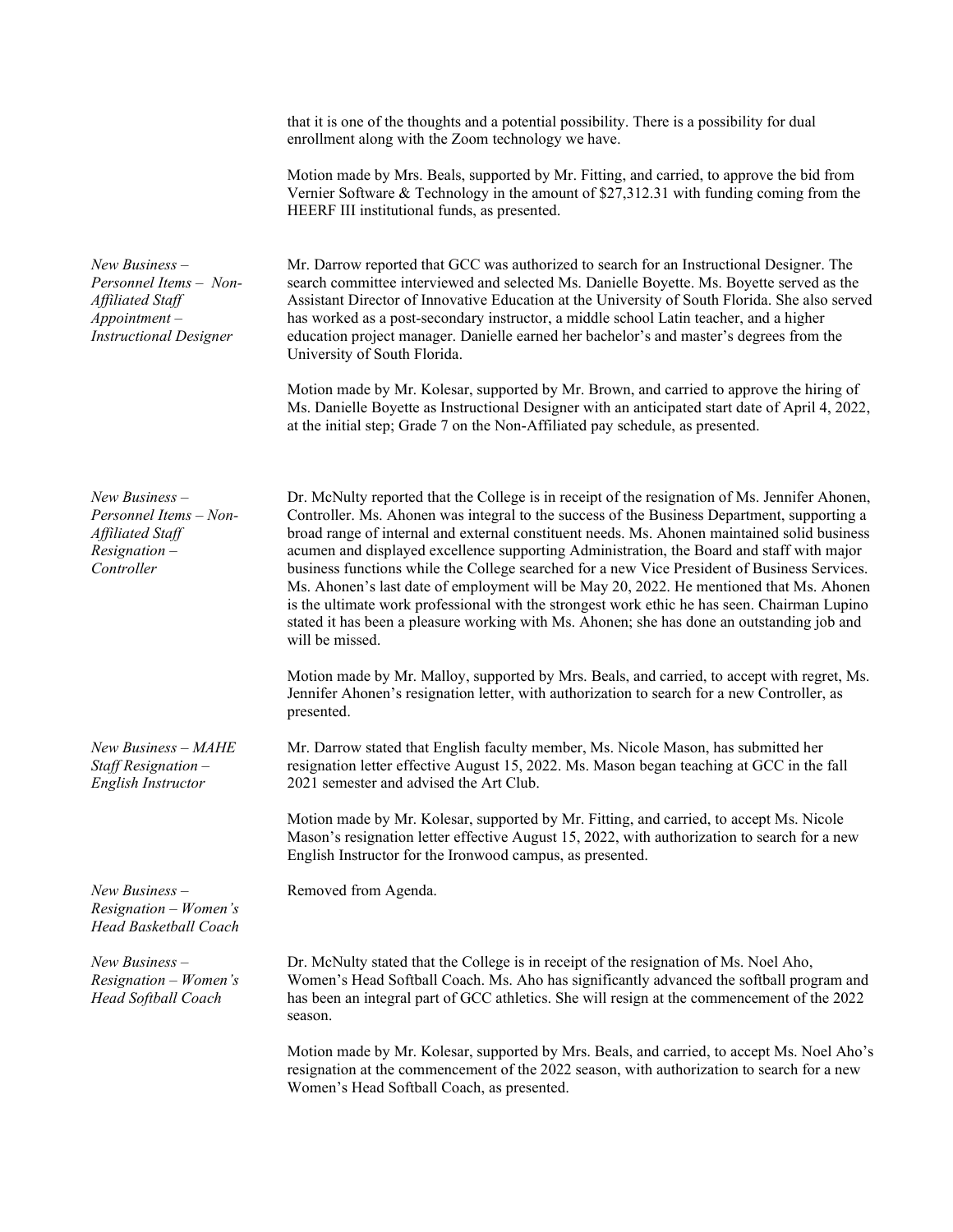| Approval of 2022<br>Graduate List           | Mr. Darrow presented the 2022 Graduate list for approval and stated it was the most exciting<br>time of the year for him.                                                                                                                                                                                                                                                                                                                                                                                                                                                                                                    |
|---------------------------------------------|------------------------------------------------------------------------------------------------------------------------------------------------------------------------------------------------------------------------------------------------------------------------------------------------------------------------------------------------------------------------------------------------------------------------------------------------------------------------------------------------------------------------------------------------------------------------------------------------------------------------------|
|                                             | Motion made by Mr. Brown, supported by Mr. Malloy, and carried, to approve the 2022<br>Graduate List pending satisfactory completion of their degree and graduation requirements, as<br>presented.                                                                                                                                                                                                                                                                                                                                                                                                                           |
| Discussion of Strategic<br>Plan             | Dr. McNulty reported the Strategic Planning team has been working on collecting measure<br>data and creating the status report for each objective. This information is being entered into<br>the Watermark software.                                                                                                                                                                                                                                                                                                                                                                                                         |
| Public Comment on<br>Topics Relating to GCC | Mr. Kasich stated that he was very disappointed there was not an agenda available for him.<br>He mentioned the COVID money available to GCC and felt we should reach out to students<br>that "did not make the grade" due to COVID. It was not a good time during COVID and was<br>traumatic for our youth during remote learning. He would like the opportunity to have his son<br>back at GCC if his son wants to continue his education, although he has a job right now. He<br>asked that the board take it into consideration if there is money available so his son could<br>continue his education, if he chooses to. |
| <b>Other Business</b>                       | Mr. Lupino mentioned that school was cancelled last month and there was a board meeting<br>that evening. At some colleges, the board meeting would be cancelled if the college is closed.<br>Some had difficulty getting to GCC that evening. He asked what the board thought about this.<br>Mr. Malloy thought it was a wonderful idea. They will put together a plan next month.                                                                                                                                                                                                                                           |
|                                             | Mr. Burchell inquired about the Commencement speaker. Dr. McNulty stated we are still<br>searching. Mr. Burchell asked about the recommendation from the DEI group. Dr. McNulty<br>replied they had recommended for a future date. Mr. Burchell mentioned that Miles<br>Mykkanen could do it this year, but not next year. Dr. McNulty thanked him for this<br>information.                                                                                                                                                                                                                                                  |
| <b>Closed Session</b>                       | Moved by Mr. Brown, and supported by Mr. Malloy, that the meeting be moved to Closed<br>Session to discuss matters exempt from disclosure.<br>Roll call vote: Beals - Yes; Brown - Yes; Burchell - Yes; Fitting - Yes; Kolesar - Yes;<br>Lupino – Yes; Malloy – Yes. <i>Motion carried</i> – 7 Yes, 0 No, 0 Absent. The meeting moved<br>into Closed Session at 7:28 pm.                                                                                                                                                                                                                                                     |
| Return to Regular<br><b>Session</b>         | Moved by Mr. Brown and supported by Mr. Malloy that the meeting return to Regular<br>Session.<br>Roll call vote: Beals – Yes; Brown – Yes; Burchell – Yes; Fitting – Yes; Kolesar – Yes;<br>Lupino – Yes; Malloy – Yes. Motion carried – 7 Yes, 0 No, 0 Absent. The meeting returned<br>to Regular Session at 9:28 pm.                                                                                                                                                                                                                                                                                                       |
|                                             | Action in Regular Session: We, the GCC Board, have had a very productive discussion with<br>Dr. McNulty as part of his evaluation; and based on the plans we have discussed, we the<br>Board move to affirm Dr. McNulty's contract through June 30, 2024, per his contract.                                                                                                                                                                                                                                                                                                                                                  |
|                                             | Motion made by Mr. Kolesar, supported by Mr. Brown, and carried, to affirm Dr. George<br>McNulty's contract through June 30, 2024, per his contract.                                                                                                                                                                                                                                                                                                                                                                                                                                                                         |
|                                             | Roll call vote: Beals – Yes; Brown – Yes; Burchell – Yes; Fitting – Yes; Kolesar – Yes;<br>Lupino – Yes; Malloy – Yes. Motion carried – 7 Yes, 0 No, 0 Absent.                                                                                                                                                                                                                                                                                                                                                                                                                                                               |